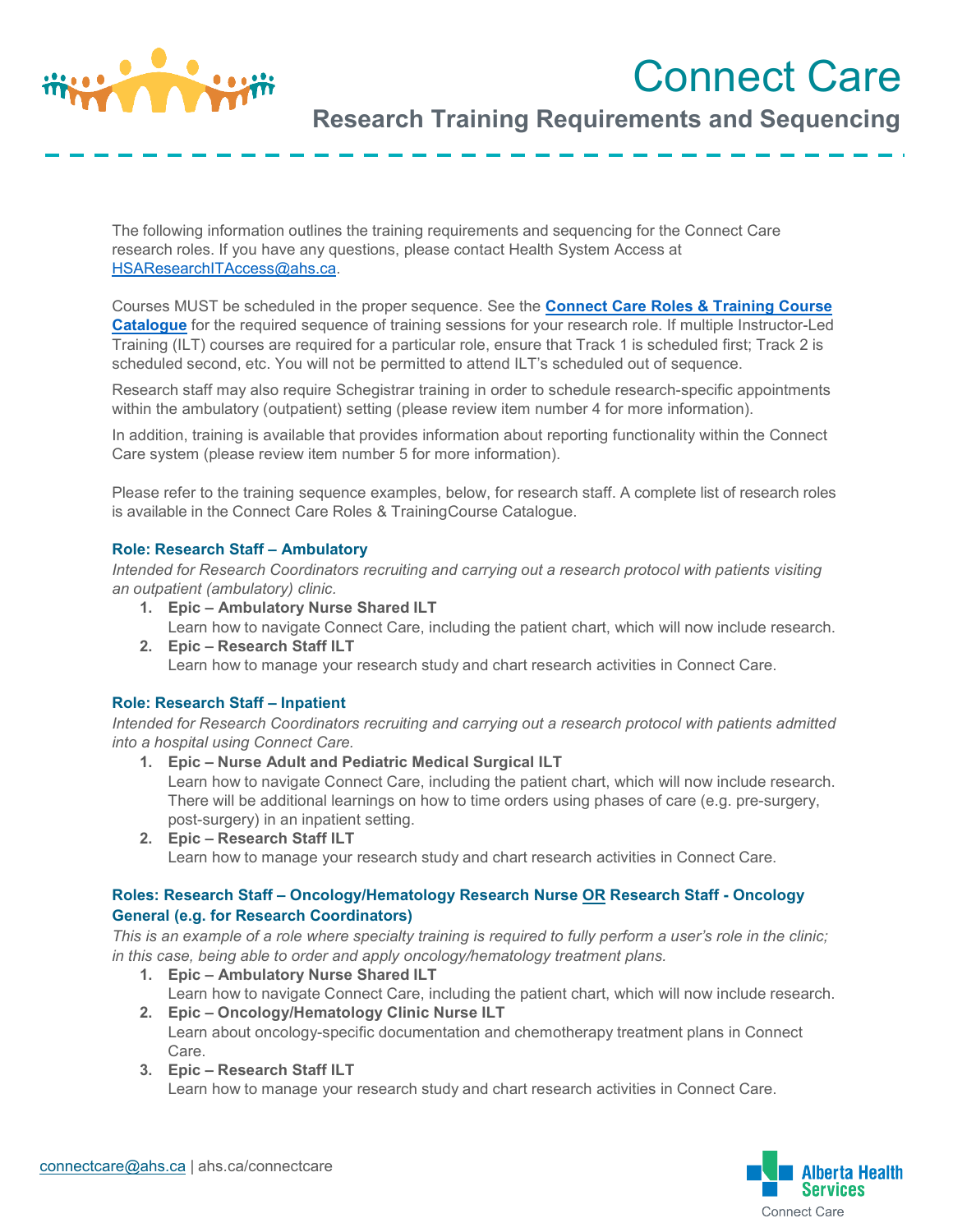For individuals looking for detailed examples of required e-learnings for each course, please refer to the information below. The most up–to-date information is available in the **[Connect](https://insite.albertahealthservices.ca/main/assets/cis/tms-cis-training-catalogue.xlsx) Care Roles & Training Course [Catalogue](https://insite.albertahealthservices.ca/main/assets/cis/tms-cis-training-catalogue.xlsx)**.

### **1. Epic – Ambulatory Nurse Shared ILT**

This class is offered as a 7.75 hour in-person session; below, are the required e-learnings for completion in My [Learning](https://mylearninglink.albertahealthservices.ca/elearning/bins/index.asp) Link after the specific role is assigned.

### • **Before Class**

- o Epic CLNAMB001 Overview of Hyperspace in an Outpatient Setting
- o Epic AMB001 Office Visit Demonstration
- o Epic MD103 Finding Patient Information
- o Epic MDAMB107 Ambulatory Ordering in an Outpatient Context
- Epic MD108 Overview of In Basket
- o Epic RPT001 Overview of Reporting
- o Epic RPT005 Run and Manage Reports<br>
o Epic RDR101 Introduction to Radar
- Epic RDR101 Introduction to Radar
- o Epic RPT010 Modifying the Search Criteria of a Report
- o Epic AMB520 In Basket Telephone Encounters
- Epic AMB515 In Basket Handling Refill Requests
- o Epic AMB540 In Basket Patient Advice Request Messages
- o Epic CAD050 Overview of the Appointment Desk<br>
o Epic CAD052 Overview of Making Appointments I
- Epic CAD052 Overview of Making Appointments Messages
- o Epic HIM8000-L Overview of Media Manager Scanning in Connect Care
- o Epic Radar Learning Home Dashboards<br>
o Epic Documentation Using SmartTools
- Epic Documentation Using SmartTools
- o Epic Group Documentation for Inpatient and Ambulatory
- o Epic Immunization Documentation
- o Epic Rooming a Pregnant Patient
- o Epic Document a Telephone Encounter
- o Epic Understanding Document Types
- o Epic Practice Scanning in Connect Care Using Media Manager
- o ECS Scanning Deep Search
- o Epic Transfusion Medicine Therapy Plans Administration for Nurses
- o Epic Quick Release
- **After Class**
	- o Epic INP060 Overview of Patient Assignments
	- o Epic INO064 Nurse Charting Tools
	- o Epic INP065 Nurse Managing Orders
	- o Epic AMB022 Clinical Support Visit
	- o Epic RDR102 Create a New View of a Radar Dashboard
	- o Epic Documenting TB Skin Test Results

#### **2. Epic - Research Staff ILT**

This class is offered virtually through two, 4-hour sessions, over two consecutive days. **NOTE:** some of these e-learnings are the same as Epic - Ambulatory Nurse Shared ILT.

- **Before Class**
	- o Epic CLNAMB001 Overview of Hyperspace in an Outpatient Setting
	- o Epic MD108 Overview of In Basket
	- o Epic RSCH001 Overview of Research Studies in Epic
	- o Epic RSCH080 Overview of the Research Billing Review Activity
	- o Epic Understanding Document Types
	- o Epic Practice Scanning in Connect Care Using Media Manager
	- o ECS Scanning Deep Search